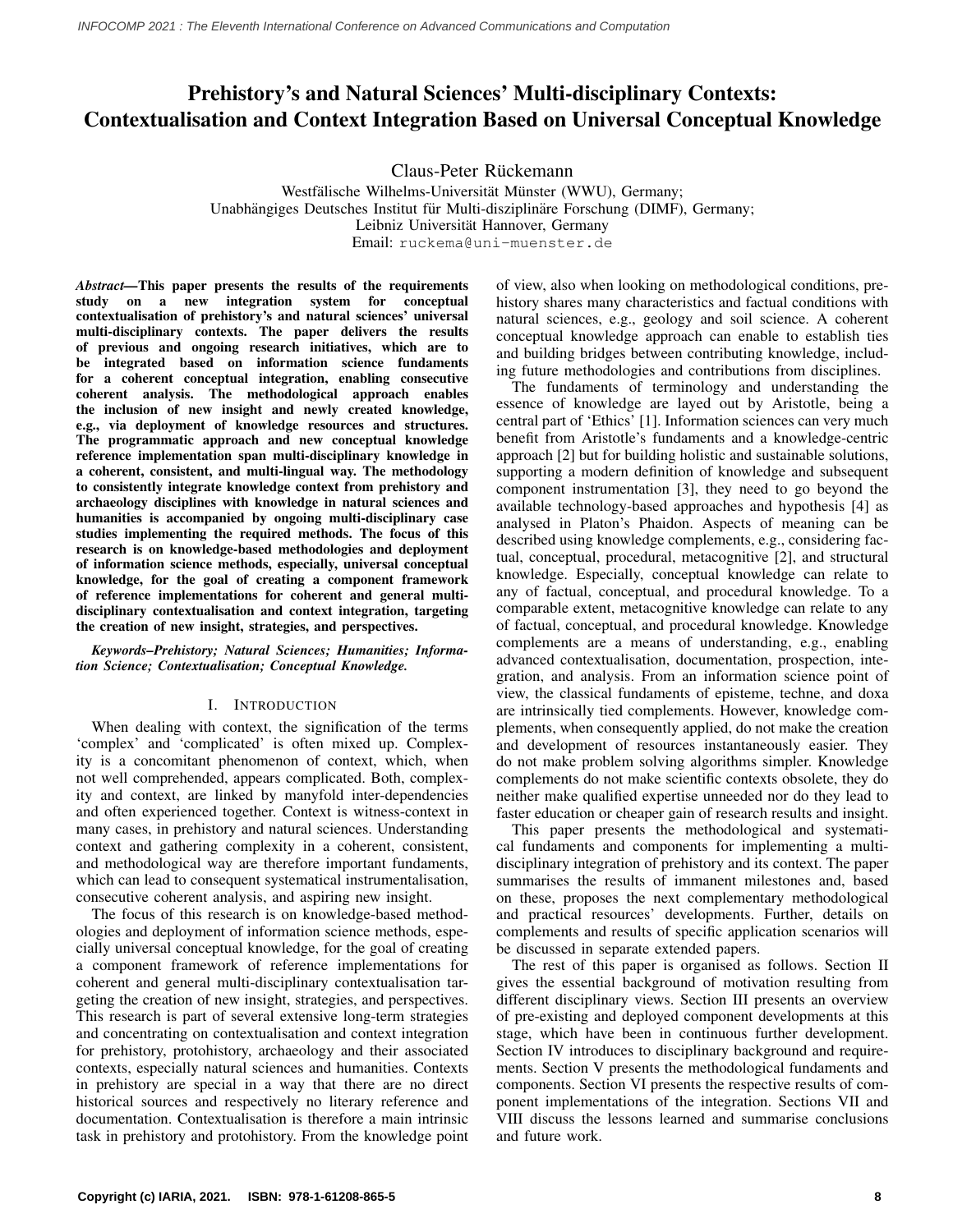# II. MOTIVATION

Complexity is carrying information. Therefore, from information science point of view, we should take care not to loose complexity whenever dealing with information. The complexity of appearing context is commonly even increased when applying methods from multiple disciplines. So far, there are no other comparably holistic and systematical approaches and implementations on conceptual contextualisation known and published besides the presented approach. Contrary, during the last decades, it has become common practice to tackle challenges regarding knowledge and related content solely with procedural approaches, contrary to the fact that creation processes, handling, and management may allow more effective and efficient measures in context of analysis, long-term development of resources, computation, and processing, Common ways of implementing procedural approaches as plain technical solutions are often neither effective nor efficient. In addition, such approaches often lack long-term adaptability and scalability.

How can we create a suitable, practical system of coherent knowledge? Such a system has to conform with information science fundaments and universal knowledge and has to enable an integration of the required components from methodologies to realisations for knowledge representations of realia and abstract contexts [\[5\]](#page-5-4). Many facets of knowledge, including prehistory, need to be continuously acquired and reviewed [\[6\]](#page-5-5). Knowledge itself is part of cognitive processes and requires an understanding of epistemological fundaments, depending on participated disciplines and views [\[7\]](#page-6-0) [\[8\]](#page-6-1).

We should therefore create a system of balanced fundaments of sustainable, complementary solutions based on information science and contextualisation-aware methodologies and complements [\[9\]](#page-6-2), which allows the application of coherent conceptual knowledge in theory and practice. The conceptual knowledge approach should provide facilities expressing instances of mental concepts and the state of research of their perception. The creation of object types may be influenced by criteria, e.g., by education, experience, and social context. The approach should enable further development of practical disciplinary terminology assignment, e.g., adaption and synchronisation of terminology.

### III. PRE-EXISTING, ONGOING DEVELOPMENTS

The next sections briefly summarise components used for addressing knowledge with multi-disciplinary Knowledge Resources (KR).

## *A. Conceptual knowledge frameworks*

The following frameworks are developed and used in practice with ongoing long-term research and applied for multidisciplinary KR. The framework implementations are addressing conceptual knowledge for the following disciplines and scenarios.

- Environmental information systems conceptual knowledge framework [\[10\]](#page-6-3).
- Mathematical and computational conceptual knowledge framework [\[11\]](#page-6-4).
- Prehistory-protohistory and archaeology Conceptual Knowledge Reference Implementation (CKRI), including multi-disciplinary contexts of natural sciences and humanities [\[9\]](#page-6-2).

Based on information sciences fundaments, these coherent frameworks are complementary and fully consistent. The more, the prehistory framework was created over the last years and is consequently in continuous further development with ongoing research projects, application scenarios, and studies.

## *B. Conceptual knowledge base*

The Universal Decimal Classification (UDC) [\[12\]](#page-6-5) is a general plan for knowledge classification. UDC is also the world's foremost document indexing language in the form of a multilingual classification scheme covering all fields of knowledge and constitutes a sophisticated indexing and retrieval tool. The UDC is designed for subject description and indexing of content of information resources irrespective of the carrier, form, format, and language. UDC provides an analytico-synthetic and facetted classification. UDC schedules are organised as a coherent system of knowledge with associative relationships and references between concepts and related fields and are used by more than 150.000 document collections worldwide. UDCbased references in this publication are taken from the multilingual UDC summary [\[12\]](#page-6-5) released by the UDC Consortium under a Creative Commons license [\[13\]](#page-6-6). Facets can be created with any auxiliary tables. Notations can be used to refer to external concepts.

### *C. Conceptual knowledge pattern realisation*

A means of choice in order to achieve overall efficient realisations even for complex scenarios, integrating arbitrary knowledge, is to use the principles of Superordinate Knowledge. The core assembly elements of Superordinate Knowledge are methodology, implementation, and realisation [\[14\]](#page-6-7). Comprehensive focussed subsets of conceptual knowledge can provide excellent modular and standardised complements for information science based component implementations, e.g., for environmental information management and computation [\[10\]](#page-6-3). The presented implementations strictly follow the fundamental methodological algorithm base of the the Conceptual Knowledge Pattern Matching (CKPM) methodology [\[5\]](#page-5-4), providing and accessing knowledge object patterns based on the Superordinate Knowledge Methodology, which allows systematical use and thorough processing. Respective results from a methodology targeting structures, including implementation, and knowledge-aware application of the methodology were layed out and are available with practical examples [\[15\]](#page-6-8). Core eager beaver procedure- and structure-based implementation components, grep and join, are written in C, as those commonly known. Modules can deploy Perl Compatible Regular Expressions (PCRE) [\[16\]](#page-6-9) syntax for specifying common string patterns. The PCRE approach is independent from the procedural realisation using Shell and Perl [\[17\]](#page-6-10) for component wrapping purposes with case studies and implementations.

# IV. CONSIDERATION OF DISCIPLINARY BACKGROUND

Prehistoric context, even for chorologically, chronologically, and thematically restricted object groups [\[18\]](#page-6-11) [\[19\]](#page-6-12) [\[20\]](#page-6-13) comprises of a wide and highly variable spectrum of knowledge, applied approaches, and formalisation, including abstraction [\[21\]](#page-6-14) and documentation [\[22\]](#page-6-15). Almost all knowledge is further referring to complex contexts of many associated disciplines and views.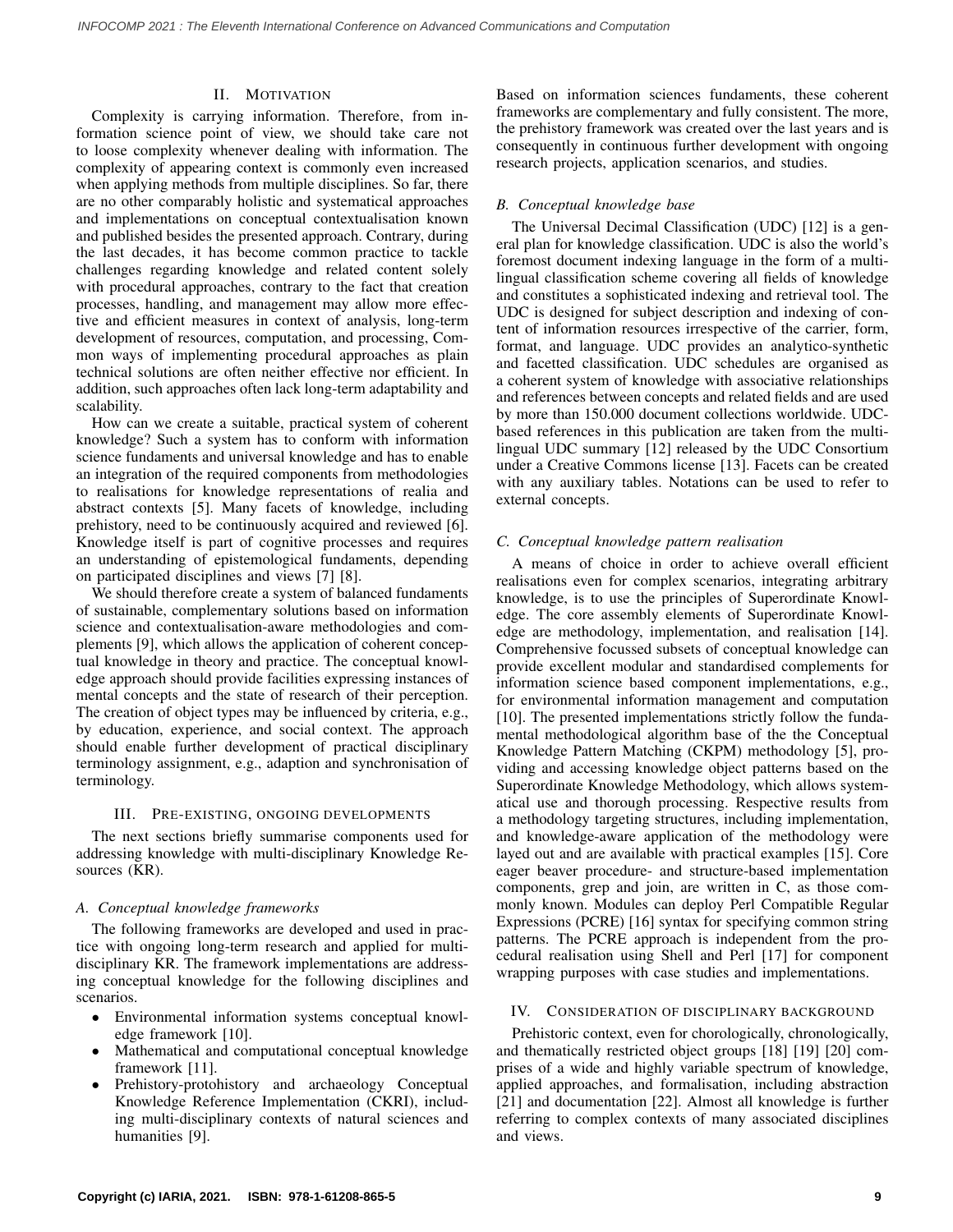In complex scenarios, like multi-disciplinary prehistoric realia founded contexts, we should utilise as much complexity and structure with knowledge complements as possible in order to achieve a high level of integration of factual, conceptual, and structural but also of procedural and metacognitive knowledge. In practice, these approaches are often not followed. In many cases, simple convenience of workflow tasks might suggest to integrate 'data' available as is. Even standards and implementations may not be optimal, they can result from the fact that information and data are often determined by technological means. The result may be a limitation regarding the fundamental coherence of knowledge and it may limit the applicability and use of methods and algorithms.

Basic deficits of simplified approaches and many commonly used frameworks (e.g., context-unaware approaches for maps/earth services) make these approaches undesirable for a general and coherent scientific and methodological realisation.

Further, the application of not well satisfying approaches and methodological deficits, especially in multi-disciplinary context, are often fragmented, heterogeneous, and lacking required coherence and precision [\[23\]](#page-6-16) or require unnecessary estimations and approximations [\[24\]](#page-6-17).

Further, in addition to such contrary practice there are multifold cases, which should direct to more feasible approaches, e.g., in situations

- when terminology does –in any case– not reflect the context of respective findings,
- when relocated objects require contextualisation and descriptive conceptual knowledge,
- where indications of resources are available without respective artefacts,
- isolated findings of various levels exist,
- when objects with presently isolated contexts require coherent chronology.

Examples of associated, guiding questions are: How can existing and emerging knowledge from prehistory and other disciplines be methodologically integrated? Which multidisciplinary contexts and approaches can be considered on a coherent, consistent information science base? What are context areas of special characteristics, e.g., where are possible regions of interest and further research? Which fundaments and component implementations should be in focus of contextualisation?

A basic approach for prehistoric contextualisation should be characterised by modular components and premises, namely,

- a coherent, multi-disciplinary methodology, spanning disciplines and fields,
- an overall coherent and consistent knowledge base,
- principle concepts for knowledge description,
- implementing the state of the art in information science and knowledge,
- considering long-term time ranges for continuous developments,
- enabling wide context integration,
- enabling representation of different views,
- enabling representation of different actual perceptions,
- allowing to complement terminology where required,
- and integration of standards and frameworks.

The premise of coherency of the knowledge base is important in a way that solutions should not be restricted to procedural components and interfaces, which intrinsically require additional multi-level formalisation. The coherent approach can provide required descriptive complements to otherwise prescriptive terminologies. The integration should be aware of cognitive visualisation aspects. The contextualisation should further enable to continuously integrate results of past and ongoing research of prehistoric on-site context surveys.

# V. METHODOLOGICAL FUNDAMENTS AND COMPONENTS

The methodological and systematical fundaments for contextualisation of prehistory, protohistory, and contexts require modularity and flexibility with structure levels and multidimensional knowledge context, especially regarding

- prehistoric object groups,
- prehistoric objects,
- inter-object group context and references,
- chorological and chronological context,
- context correlation for soil context,
- material context, and
- toponymic context,

with further natural and environmental context, regarding methods and extendability, valorisation, analysis, and potential for new insight. At these conditions and based on the previous research and project practice, basic fundaments are:

- Universal, coherent, and consistent conceptual knowledge system.
- Integration of scientific reference frameworks from disciplines and contexts.
- Formalisation for complements, coherence, consistency.
- Methodologies, general problem solution, workflow integration. Implementation and deployment of methods and algorithms.
- Prehistory and protohistory knowledge resources and complements.
- Natural sciences knowledge context resources and complements.
- Inherent representation groups of context resources.
- Scientific context parametrisation.
- Universal structures and data standards.
- Facilities for analysis.
- Spatial mapping.
- Symbolic representation of context information.
- Facilities for automation.
- Long-term development and sustainability.

Besides obvious reasons, e.g., spatial ranges, serious dependencies are made up by conditions of required mathematical algorithms and the context of available data. These dependencies cannot be overcome in many cases as, e.g., it is not possible to get direct data from the original context of a prehistorical site. Targeting contextualisation, the conceptual implementation should integrate knowledge for natural conditions and processes, soil-affine and respective soil-related, e.g., agricultural or geoforensic, contexts. The implementation should consider different systems of chorologies and chronologies, e.g., prehistorical and geological time frames, palaeolithic to neolithic in coexistence with Pleistocene to Holocene and other conceptual and absolute chronologies. The achieved results of respective developments and implementations of the components will be discussed in the following sections.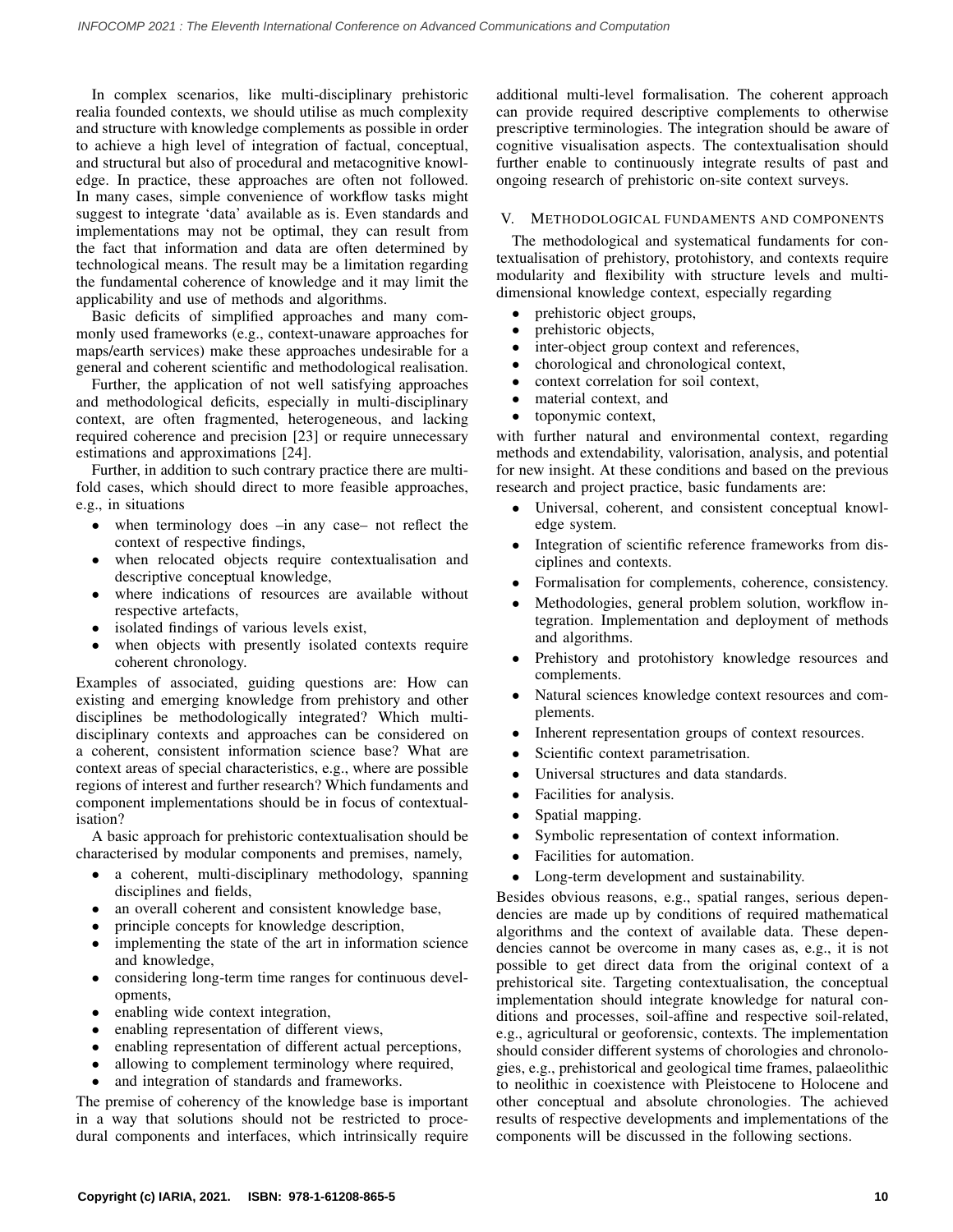### VI. METHODOLOGICAL COMPONENT IMPLEMENTATIONS

Focus is on required methodological, conceptual, nonprocedural, non-interactive, and non-technical components. Practical components for systematical and methodological implementations are defined and developed according to the analyses in already realised projects and case studies of practical scenarios as cited here and described in the references. Therefore, numerous components and tools, which have shown not to seamlessly integrate in long-term development environments are not deployed here. Please refer to the secondary literature for components less suitable for the intended integration purpose. The overall component developments required for this research are inter-depending and not linear. The integrated components should be kept modular on epistemological base.

# *A. Conceptual knowledge and complements*

The universal conceptual system is deploying the knowledge framework based on The Universal Decimal Classification (UDC) [\[12\]](#page-6-5). The approach enables to add multi-disciplinary knowledge to a knowledge base of a discipline on a coherent conceptual knowledge base, e.g., refer further 'hard facts', and to allow further advanced critic factual and cognostic reception. Central component is the prehistory-protohistory and archaeology CKRI including multi-disciplinary natural sciences and humanities contexts [\[9\]](#page-6-2).

# *B. Integration of scientific reference frameworks*

The integration includes relevant scientific practices, frameworks, and standards from disciplines and contexts, e.g., natural sciences. Geosciences and soil science are continuously delivering updated insight on state of the art research, including the geodiversity and standardisation [\[25\]](#page-6-18) as required for contextualisation. A practical reference implementation coherent with the contextualisation of prehistory-protohistory and archaeology conceptual knowledge [\[9\]](#page-6-2) is currently in development within a long-term project accompanying this research. Essential base context sources should provide worldwide homogeneous and consistent data [\[26\]](#page-6-19) allowing extrapolation and interpolation in various dimensions, e.g., from the School of Ocean and Earth Science and Technology (SOEST), National Aeronautics and Space Administration (NASA), Goddard National Space Science Data Center (NSSDC), National Oceanographic and Atmospheric Administration (NOAA), Central Intelligence Agency (CIA) resources, European Community (EC) resources, and national and federal organisations and initiatives for further integration and future solutions.

## *C. Formalisation*

All integration components, for all disciplines, require an explicit and continuous formalisation [\[27\]](#page-6-20) process in order to conform with the information science principles according to the practices in the disciplines. This includes knowledge objects and entities as well as procedural components and addressing aspects of discipline related parole [\[28\]](#page-6-21).

## *D. Methodologies and workflows integration*

Methodologies for creating and utilising methods include model processing, remote sensing, spatial mapping, high information densities, and visualisation. The respective contextualisation of prehistoric scenarios should each be done under individual prehistoric conditions, supported by stateof-the-art methods, especially, consistent sources of standard algorithms [\[29\]](#page-6-22), multi-dimensional criteria, spatial operations, interpolation geodesic computation [\[30\]](#page-6-23), triangulation [\[31\]](#page-6-24), gradient computation [\[32\]](#page-6-25), and projection [\[33\]](#page-6-26). Workflow integration also includes the overall spectrum of problem solving, e.g., mathematical algorithms, mathematical processes, filter processes, but also phonetic and linguistic context support [\[34\]](#page-6-27).

# *E. Prehistory Knowledge Resources*

Common sources of information in many disciplines are often not yet aware of universal knowledge concepts and multilingual approaches. Common sources are in many cases not sufficiently coherent, consistent, and structured and more often they show to be fragmented and heterogeneous. In order to be independent of these basic shortcomings, all of the objects, entities, and respective conceptual knowledge references' excerpts and examples are taken from The Prehistory and Archaeology Knowledge Archive (PAKA). PAKA has been in continuous development for more than three decades [\[35\]](#page-6-28) and is released by DIMF [\[36\]](#page-6-29). Table [I](#page-3-0) shows a plain representation excerpt of a KR based system [\[12\]](#page-6-5) [\[15\]](#page-6-8) of major discipline object groups implemented for prehistory and protohistory and their chorological context.

<span id="page-3-0"></span>

|  |  | TABLE I. SYSTEM OF DISCIPLINE OBJECT GROUPS AND CONCEPTUAL |  |
|--|--|------------------------------------------------------------|--|
|  |  | VIEW GROUPS [12]: PREHISTORY AND PROTOHISTORY (EXCERPT).   |  |

| Major Object Group                 | Conceptual View Group |
|------------------------------------|-----------------------|
| Ritual places, burials             | <b>UDC:903</b>        |
| Cemetery                           | <b>UDC:903</b>        |
| Barrow                             | <b>UDC:903</b>        |
| Dolmen                             | <b>UDC:903</b>        |
| Urn                                | <b>UDC:903</b>        |
| Earthworks                         | <b>UDC:903</b>        |
| Settlements                        | <b>UDC:903</b>        |
| <b>Fortifications</b>              | <b>UDC:903</b>        |
| Architectures                      | <b>UDC:903</b>        |
| Structures and arrangements        | <b>UDC:903</b>        |
| Timber                             | <b>UDC:903</b>        |
| Stone                              | <b>UDC:903</b>        |
| Relics, organic and non-organic    | <b>UDC:903</b>        |
| Organic                            | <b>UDC:903</b>        |
| Metal                              | <b>UDC:903</b>        |
| Artefacts, organic and non-organic | <b>UDC:903</b>        |
| Rock art                           | <b>UDC:903</b>        |
| Sculptured objects                 | <b>UDC:903</b>        |
| Resources (usage, mining, etc.)    | <b>UDC:903</b>        |

The conceptual view group is prehistory, prehistoric remains, artefacts, and antiquities. A prehistoric valorisation sample is the swimming reindeer [\[37\]](#page-6-30), included in detail in [\[9\]](#page-6-2). The resources have been in continuous development, which follows information science research, and can be consistently and seamlessly deployed with integrated conceptual reference frameworks and components.

In addition, the conceptual views groups are a unique, flexible, and extendable approach of addressing multi-lingual verbal descriptions with a systematic approach and standardised implementation framework for coherent multi-disciplinary and multi-dimensional scenarios, beyond plain representation.

## *F. Natural Sciences Knowledge Resources*

Table [II](#page-4-0) shows a plain representation excerpt of an implemented system of major natural sciences' context object groups from KR realisations [\[12\]](#page-6-5) [\[15\]](#page-6-8).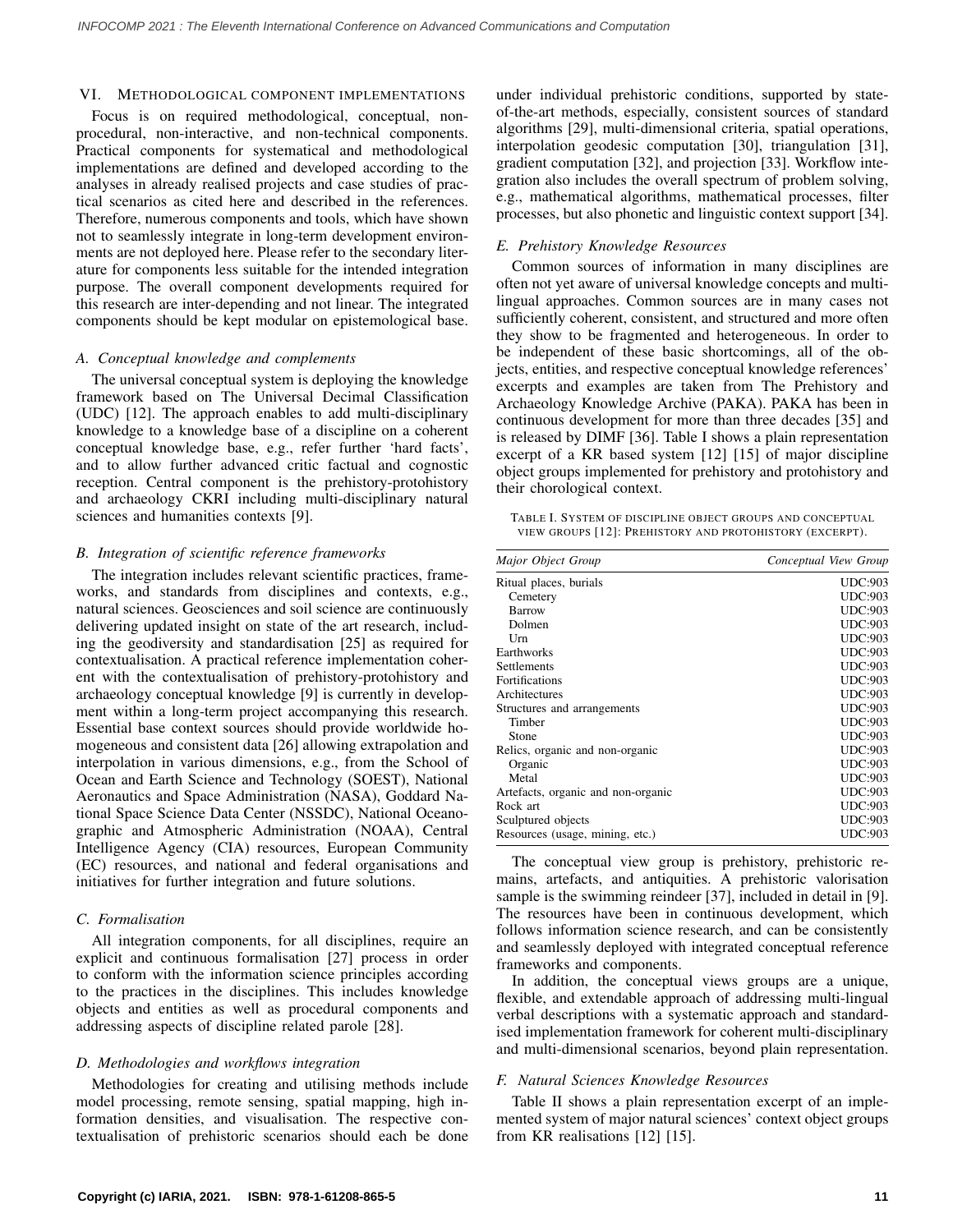<span id="page-4-0"></span>TABLE II. SYSTEM OF CONTEXT OBJECT GROUPS AND CONCEPTUAL VIEWS GROUPS [\[12\]](#page-6-5): NATURAL SCIENCES / NATURE (EXCERPT).

| Major Object Group      | Conceptual View Group |
|-------------------------|-----------------------|
| <b>Landmarks</b>        | UDC:55+539+63         |
| Height                  | UDC:55+539+63         |
| Depth                   | UDC:55+539+63         |
| Caves                   | UDC:55+539+63         |
| Natural resources       | UDC:55+539+63         |
| Rock outcrops           | UDC:55+539+63         |
| Well springs            | UDC:55+539+63         |
| Soil features           | UDC:55+539+63         |
| Volcanological features | UDC:55+539+63         |
| Impact features         | UDC:55+539+63         |

The conceptual view group is earth sciences and geological sciences, physical nature of matter, agriculture and related sciences, including geophysics, historical geology, and palaeogeography, soil science and research.

#### *G. Inherent representation groups*

Table [III](#page-4-1) shows a plain representation excerpt of major discipline and context object groups regarding their inherent representation and common utilisation.

<span id="page-4-1"></span>TABLE III. DISCIPLINE AND CONTEXT OBJECT GROUPS AND CONCEPTUAL VIEW GROUPS [\[12\]](#page-6-5): INHERENT REPRESENTATION (EXCERPT).

| Major Object Group                            | Conceptual View Group |
|-----------------------------------------------|-----------------------|
| Points, (Points of Interest, PoI)             | $UDC:52+004$          |
| Polygons                                      | $UDC:52+004$          |
| Lines                                         | UDC:52+004            |
| Digital Elevation Model (DEM) representations | $UDC:52+004$          |
| z-value representations                       | $UDC:52+004$          |
| Distance representations                      | $UDC:52+004$          |
| Area representations                          | $UDC:52+004$          |
| Raster                                        | $UDC:52+004$          |
| Vector                                        | UDC:52+004            |
| Binary                                        | UDC:52+004            |
| Non-binary                                    | UDC:52+004            |

The conceptual view group is astronomy, astrophysics, space research, and geodesy, computer science and technology, computing, and data processing, including earth measurement, field surveying, photogrammetry, remote sensing, data processing, interpretation, mapping, data representation, data handling, and computer languages.

#### *H. Scientific context parametrisation*

Scientific context parametrisation of prehistoric targets can use the overall insights, e.g., from geoscientific disciplines [\[38\]](#page-6-31) [\[39\]](#page-6-32). A relevant example is contextualisation with palaeolandscapes [\[40\]](#page-6-33). In case of prehistory, parametrisation depends on the prehistorical context, e.g., the geoscientific parametrisation and geoscientific contextualisation depend of the respective selected prehistorical object groups and associated properties. The highly inter-dependent complexity can make the scientific parametrisation an extremely advanced long-term challenge.

#### *I. Structures and symbolic representation standards*

The deployment of long-term universal structure and data standards is essential. Relevant examples of sustainable implementations are NetCDF [\[41\]](#page-6-34) based standards, including advanced features, hybrid structure integration, and parallel computing support (PnetCDF) and generic multi-dimensional table data, universal source and text based structure and code representations, e.g., American Standard Code for Information Interchange (ASCII). Structure is an organisation of interrelated entities in a material or non-material object or system [\[15\]](#page-6-8). Structure is essential in logic as it carries unique information. Structure means features and facilities. There are merely higher and lower facility levels of how structures can be addressed, which result from structure levels. Structure can, for example, be addressed by logic, names, references, address labels, pointers, fuzzy methods, phonetic methods. 'Non-structures' can, for example, be addressed by locality, source, context, logic, attributes, size, quantity. Structure is and especially reflects knowledge (especially factual, conceptual, procedural, metacognitive, and structural complements), context, experience, persistence, reusability, sustainability, value, and formalisation, including abstraction and reduction. Structure systematics, meaning, levels of structures, and means of addressing were discussed in detail [\[15\]](#page-6-8). We should be aware that lower structure levels can only be addressed on higher formalisation levels, independent of the fact that structure may either be not available or not recognised. Substantial deficits of lower level structured knowledge representations cannot be compensated by (procedural) tools. Therefore, addressing structures on cognostic levels is preferable to isolated procedural means and can be utilised for symbolic representations. Symbolic representations of prehistoric context information include graphs, e.g., diagrams using visualisation techniques, for logical, quantitative, schematic, and semi-schematic characteristics. Concrete examples are relationships of entity representations, variables, topological and spatial properties, and combined representations of abstract and realia properties. The structures and standards, in integration with formalisation processes, knowledge system, and components should foster seamless long-term development and sustainable realisation. Nevertheless, the complements, which enable flexible automation capabilites are up to vast parts depending on the context of how realia are viewed and in consequence how they should be described and managed, e.g., by formalisation, standards, consistency, systematics, methodological procedures, structure, and object groups.

#### VII. DISCUSSION

This section reviews the status of integration potentials and an outlook on concrete targets based on the lessons learned from the methodological component implementations. The component related processes are challenging and not trivial, especially formalisation and parametrisation. This is the more true for the integration processes. The resulting component base is the start of the long-term integration project on contextualisation for prehistory and multi-disciplinary contexts. All the presented components were created, developed, and evaluated with the referred practical project results and case studies. The conceptual knowledge reference implementations, especially the prehistory CKRI and components showed that they are best choice addressing required properties and features for the tasks. The presented components' set of reference implementations and components also allows further development, targeting the integration for coherent contextualisation including required standards from information science, conceptual knowledge, prehistory and archaeology, natural sciences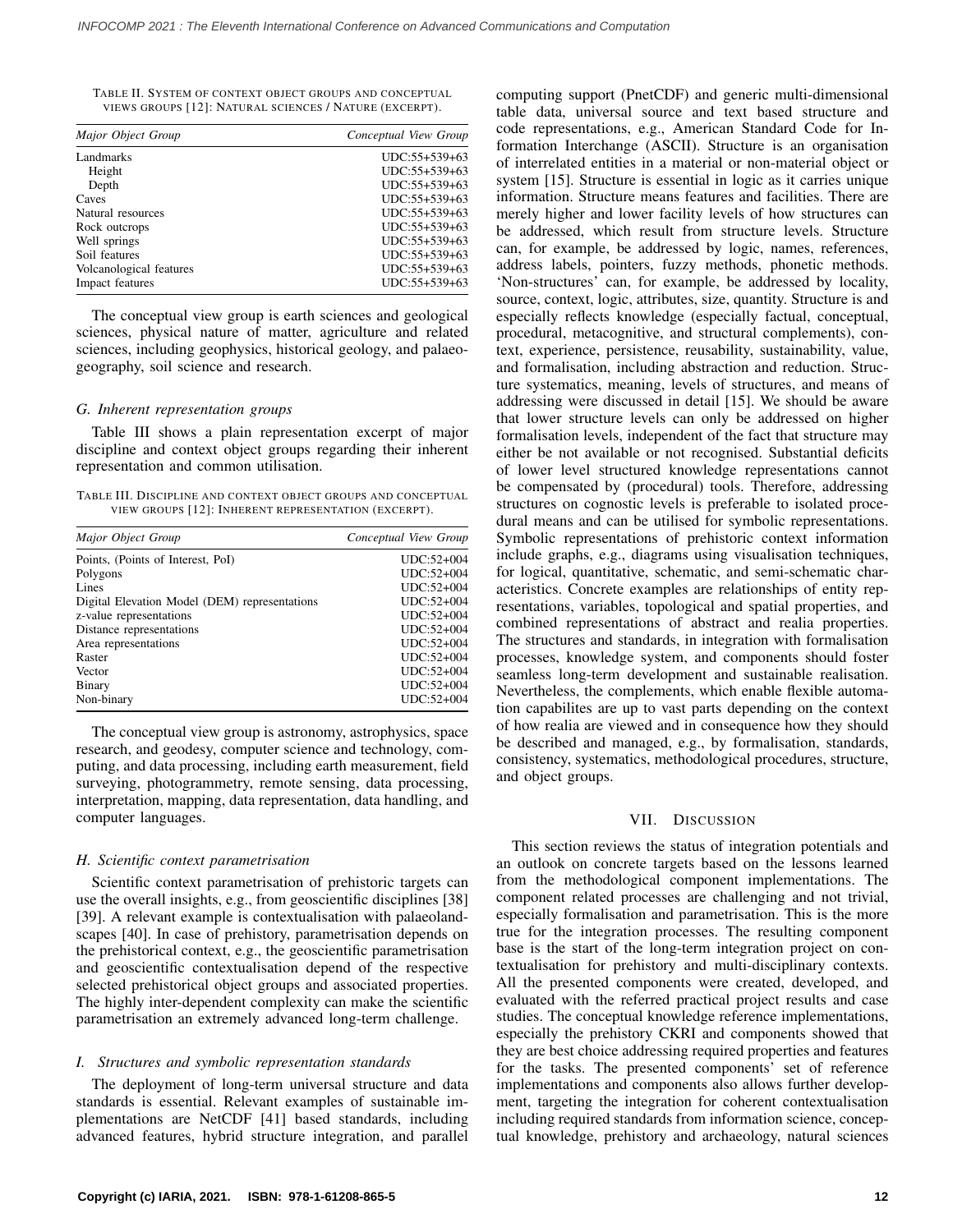and geosciences, soil science, satellite and spatial data, and processing algorithms, for the purpose of contextualisation and further utilisation and prospection in prehistory and context.

It should be explicitely noticed, that the integrated methods, resources, and workflows have to support features beyond methodological compatibility, suitability, modularity, and flexibility on the task, e.g., with development, storage, transfer, and utilisation. Especially, the presented conceptual knowledge system enables to respect the rights of participated parties and conform with and adhere to intellectual properties, privacy, and licensing of resources and components, e.g., with intermediate, and resulting structures, formats, and procedural components.

In consequence, practical integration can refer to involved resources and components from all disciplines, prehistory, geosciences, soil science, remote sensing, application of reference implementations and standards, creation of knowledge, procedural realisations, e.g., algorithms and model processing, and results, e.g., symbolic representation of prehistoric context.

# VIII. CONCLUSION

The focus of this research is on knowledge-based methodologies and deployment of information science methods, especially universal conceptual knowledge, for contextualisation and context integration of multi-disciplinary contexts of prehistory and natural sciences, which can enable coherent future analysis. The long-term research projects in different disciplines leading to this publication contributed to the achieved goal to create a component framework of reference implementations for coherent and general multi-disciplinary contextualisation, which represents more than its component parts. The integration enables to deal with knowledge complements, e.g., factual, structural, and formalised like time periods but also with metacognitive like experience, meaning, and symbolism. The presented results are nevertheless the start of a consecutive long-term integration project and continuing projects in participated disciplines. The presented methodological approach allows to systematically overcome conceptual fragmentation and to foster on a multi-level coherency for multi-disciplinary knowledge. The multi-lingual conceptual reference implementation allows to address problems of various language dependent fragmentation, e.g., to resolve national and local terminology fragmentation. This is increasingly relevant for coherency of inter-disciplinary knowledge in contextualisation.

The new integration system with its components enables a coherent conceptual integration of prehistory and context disciplines and can foster the consideration and visibility of inherent aspects. Methodology and implementation allow a wide range or multi-disciplinary contexts and approaches for prehistoric context research for arbitrary regions on interest based on context knowledge, which can globally kept homogeneous and consistent as allowed by publicly available stateof-the-art resources. Examples are geoscientific and mathematical parametrisation and model computations for prehistoric scenarios. The developed reference implementations and components, including the prehistory CKRI and the geoscientific reference implementations, have been in continuous further development to address the continuous development of multidisciplinary knowledge resources and new methodological implementations. Conceptual knowledge system and component implementations allow to address and correlate contexts described by geoscientific disciplines, e.g., diversity of soil and properties relevant for prehistory and respective research.

Overall, in result, contextualisation fosters careful and diligent scientific interpretation. Further research, besides global applicability of the methodology and implementations, can focus on the Central European supra-regional studies and on micro-regional studies in the Northern Germany (North-Rhine Westphalia, Lower Saxony) and The Netherlands coast areas. Future research targets further long-term development of a consistent conceptual knowledge framework focussing on prehistory and includes context-aware surveys on prehistoric object groups, multi-disciplinary contextualisation of geodiversity and prehistoric scenarios, modular integration, analysis, and symbolic representation components for prehistory and context disciplines. The integration and priorities with information science research depend on the state-of-the-art results and development in contributing disciplines.

#### ACKNOWLEDGEMENTS

This ongoing research is supported by scientific organisations and individuals. We are grateful to the "Knowledge in Motion" (KiM) long-term project, Unabhängiges Deutsches Institut für Multi-disziplinäre Forschung (DIMF), for partially funding this research, implementation, case studies, and publication under grants D2018F1P04962, D2019F1P04998, and D2020F1P05228 and to its senior scientific members and members of the permanent commission of the science council, especially to Dr. Friedrich Hülsmann, Gottfried Wilhelm Leibniz Bibliothek (GWLB) Hannover, to Dipl.-Biol. Birgit Gersbeck-Schierholz, Leibniz Universität Hannover, to Dipl.-Ing. Martin Hofmeister, Hannover, and to Olaf Lau, Hannover, Germany, for fruitful discussion, inspiration, and practical multi-disciplinary case studies. We are grateful to The Science and High Performance Supercomputing Centre (SHPSC) for long-term support. / DIMF-PIID-DF98\_007.

#### **REFERENCES**

- <span id="page-5-0"></span>[1] Aristotle, The Ethics of Aristotle, 2005, Project Gutenberg, eBook, EBook-No.: 8438, Rel. Date: Jul., 2005, Digit. Vers. of the Orig. Publ., Produced by Ted Garvin, David Widger, and the DP Team, Edition 10, URL:<http://www.gutenberg.org/ebooks/8438> [accessed: 2021-03-07].
- <span id="page-5-1"></span>[2] L. W. Anderson and D. R. Krathwohl, Eds., A Taxonomy for Learning, Teaching, and Assessing: A Revision of Bloom's Taxonomy of Educational Objectives. Allyn & Bacon, Boston, MA (Pearson Education Group), USA, 2001, ISBN: 978-0801319037.
- <span id="page-5-2"></span>[3] C.-P. Rückemann, F. Hülsmann, B. Gersbeck-Schierholz, P. Skurowski, and M. Staniszewski, Knowledge and Computing. Post-Summit Results, Delegates' Summit: Best Practice and Definitions of Knowledge and Computing, Sept. 23, 2015, The Fifth Symp. on Adv. Comp. and Inf. in Natural and Applied Sciences (SACINAS), The 13th Int. Conf. of Num. Analysis and Appl. Math. (ICNAAM), Sept. 23–29, 2015, Rhodes, Greece, 2015, pp. 1–7, DOI: 10.15488/3409.
- <span id="page-5-3"></span>[4] Plato, Phaedo, 2008, (Written 360 B.C.E.), Translated by Benjamin Jowett, Provided by The Internet Classics Archive, URL: [http://classics.](http://classics.mit.edu/Plato/phaedo.html) [mit.edu/Plato/phaedo.html](http://classics.mit.edu/Plato/phaedo.html) [accessed: 2021-03-07].
- <span id="page-5-4"></span>[5] C.-P. Rückemann, "From Knowledge and Meaning Towards Knowledge Pattern Matching: Processing and Developing Knowledge Objects Targeting Geoscientific Context and Georeferencing," in Proc. of The Twelfth Internat. Conf. on Advanced Geographic Information Systems, Applications, and Services (GEOProcessing 2020), November 21–25, 2020, Valencia, Spain. XPS Press, Wilmington, Delaware, USA, 2020, pp. 36–41, ISSN: 2308-393X, ISBN-13: 978-1-61208-762-7.
- <span id="page-5-5"></span>[6] R. Gleser, "Klassifikation, Verbreitung und chemische Zusammensetzung kupferzeitlicher Metallartefakte and Rhein, Mosel und Saar," in Proceedings, Beiträge des international Symposiums zur Archäologie in der Großregion, 14.–17. April 2016, Europäische Akademie Otzenhausen, 2017, pp. 163–189, (title in English: Classification, Distribution, and Chemical Composition of Copper-age Metal Artefacts at the Rhine,